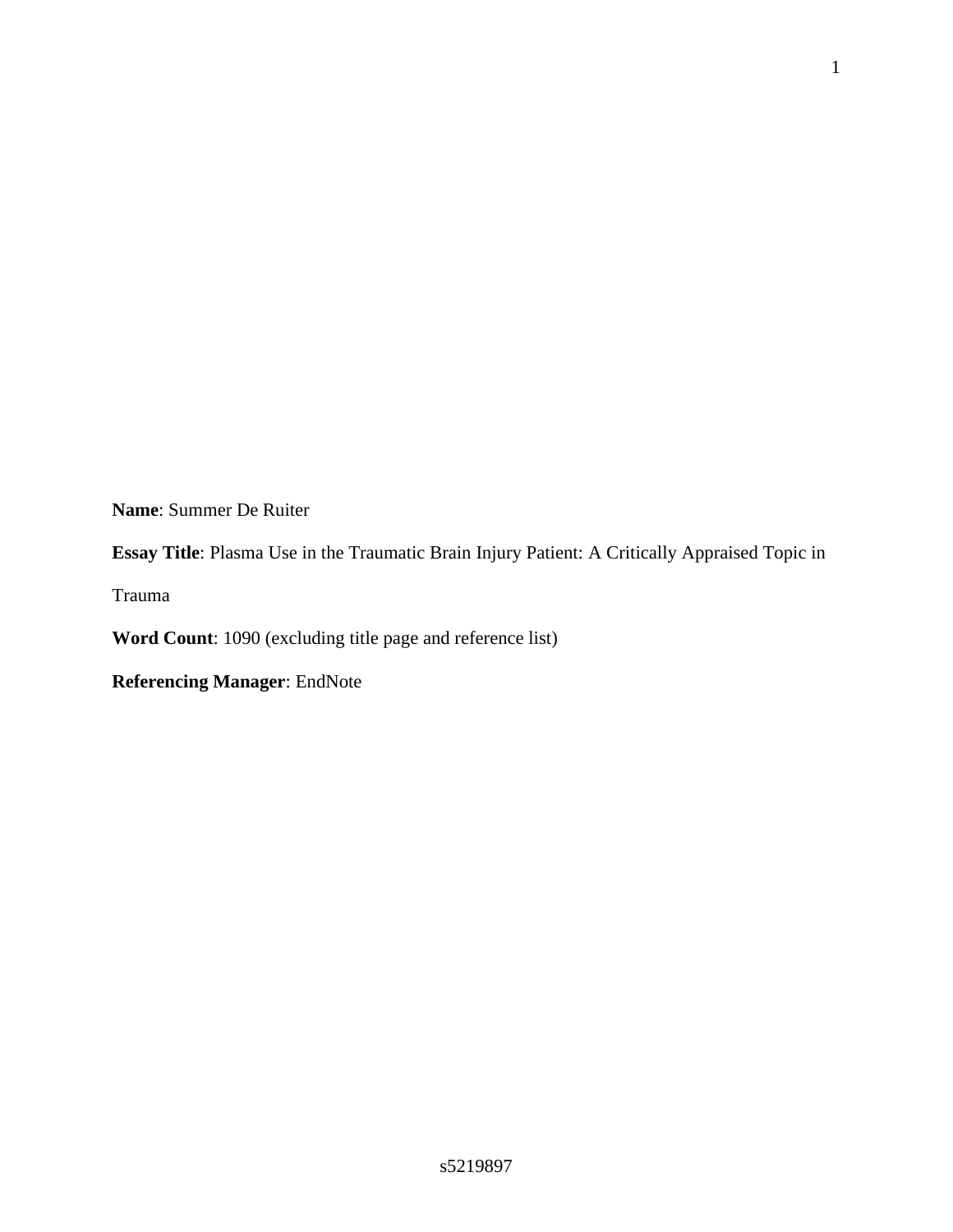**Title**: Prehospital plasma use in traumatic brain injury patients improves outcomes.

### **PICO (Population-Intervention-Comparison-Outcome) Question**

In prehospital traumatic brain injury patients does plasma, in comparison to standard cares, improve patient health outcomes?

#### **Topic Relevance and Rationale**

Traumatic brain injuries (TBI) are associated with a high mortality rate, making up approximately 33% of all injury-related deaths in civilian patients (Hernandez et al., 2017). In patients that do survive a TBI, there can be long-standing neurological and functional deficits (Hernandez et al., 2017). Currently in TBI patients, prehospital guidelines focus on the use of haemodynamic maintenance as hypotension and hypoxia can significantly worsen patient outcomes (Hernandez et al., 2017). Despite this, there is a lack of effective interventions available to paramedics and other prehospital medical providers. Therefore, in order to improve current management guidelines and patient outcomes, it is crucial that this PICO question is investigated, and relevant literature is analysed.

#### **Search Strategy**

The electronic databases Ovid MEDLINE, PubMed, and CINAHL were utilised to locate relevant literature within the past five years (September 2016 – September 2021). The following MeSH headings and keywords were used:

(prehospital\* OR paramed\* OR pre-hospital\* OR 'out of hospital\*' OR out-of-hospital\* OR ambulance\* OR 'emergency medical service\*' OR EMS) AND ('traumatic brain injury' OR TBI\* OR 'traumatic brain injuries') AND (plasma\* OR 'blood plasma\*' OR 'fresh frozen plasma\*' OR 'frozen plasma\*' OR FFP) limit to (English language AND humans).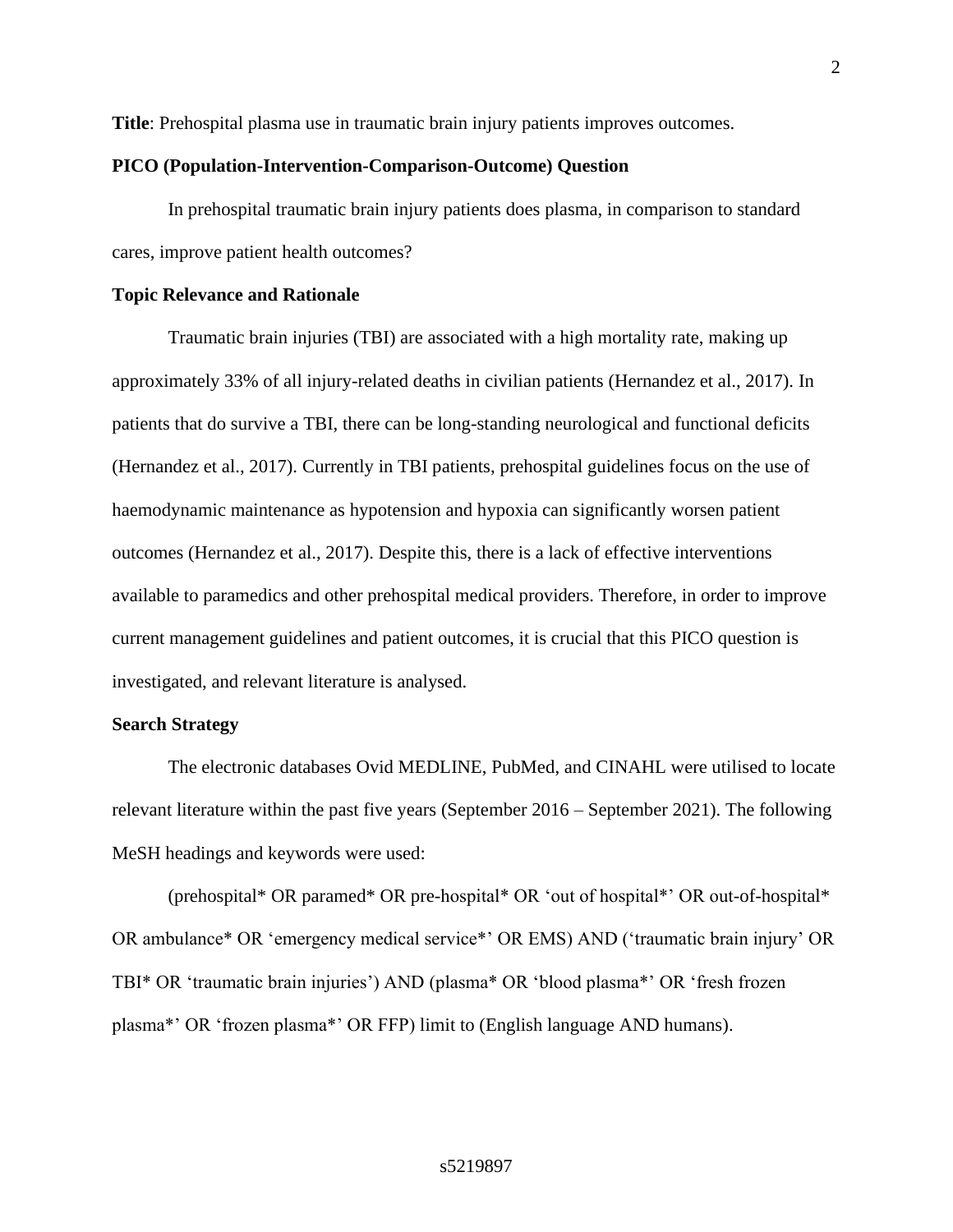Articles of any study design were included if they contained information pertaining to the use of plasma for TBI patients in the prehospital setting with associated outcomes. Animal studies and reports not written in English were excluded.

### **Search Outcomes**

The initial database search located a total of 53 articles. Through initial screening of titles and abstracts 11 were selected for further review. After duplicates were removed, 5 full-text articles were analysed. Of these, 3 were excluded and 2 were included.

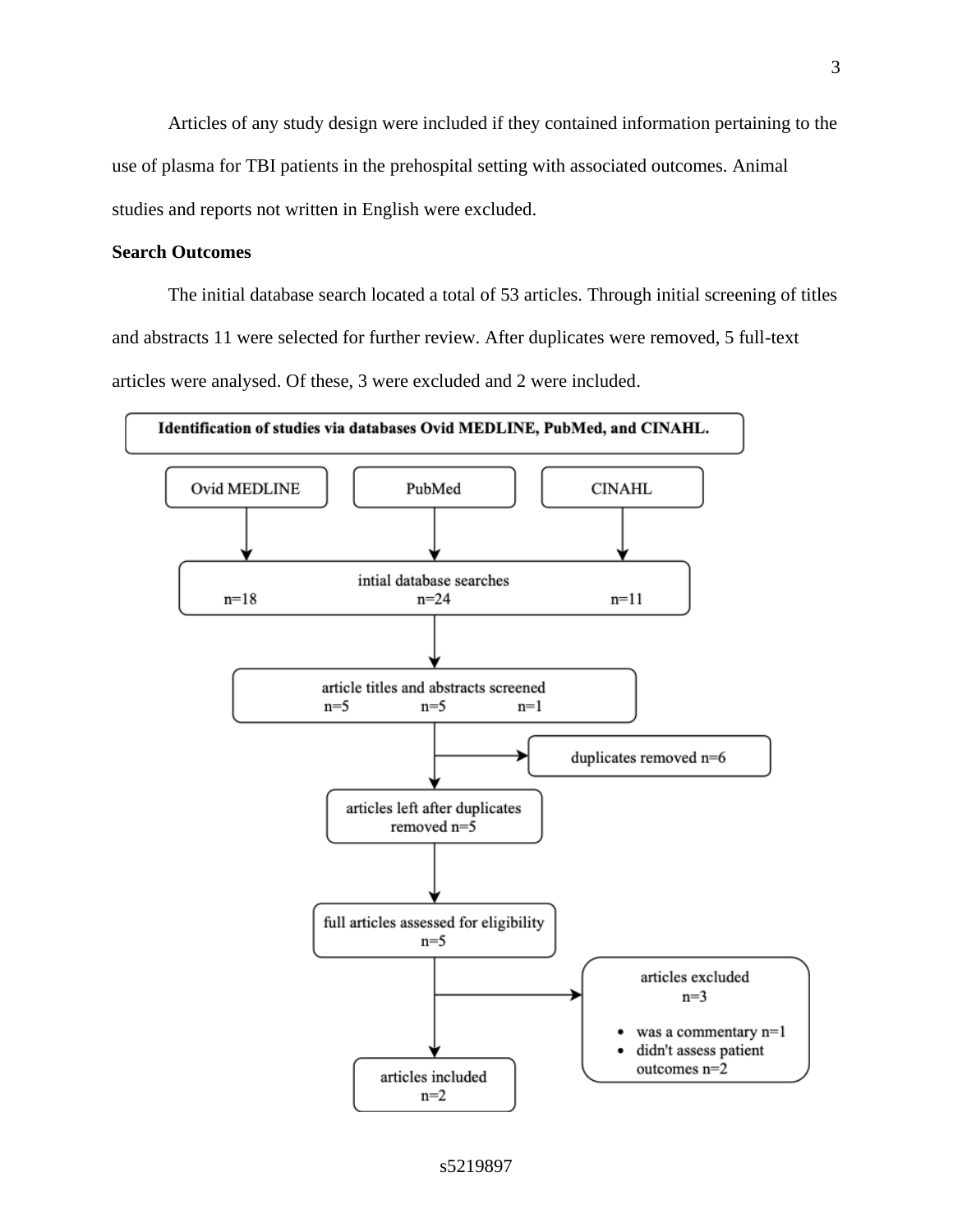# **Study Results and Analysis**

| Authors   | <b>Study Design</b>   | Population           | <b>Study Aims</b> | Results                     | Strengths and         |
|-----------|-----------------------|----------------------|-------------------|-----------------------------|-----------------------|
| and Year  |                       |                      |                   |                             | Limitations           |
| Gruen et  | Cluster               | 166 patients         | To evaluate the   | - Reduced 30-day            | Strengths:            |
| al., 2020 | Randomized            | aged $\geq$ 18 years | relationship      | mortality in plasma vs      | - randomised study    |
|           | <b>Clinical Trial</b> | with TBI,            | between           | standard care group         | design allowing for a |
|           |                       | transported by       | prehospital       | $(55.4 \text{ vs } 35.1\%)$ | decreased risk of     |
|           |                       | air medical          | plasma            | - Reduced 24-hour           | selection bias        |
|           |                       | services             | administration    | mortality in plasma vs      | - recent publish year |
|           |                       | between May          | and survival in   | standard care group         | allowing for up-to-   |
|           |                       | 2014 and             | patients with     | $(35.9 \text{ vs } 16.2\%)$ | date research         |
|           |                       | October 2017.        | TBI.              | - Reduced rate of           | - adjusted for        |
|           |                       |                      |                   | prehospital intubations     | unbalanced baseline   |
|           |                       |                      |                   | in plasma vs standard       | patient variables     |
|           |                       |                      |                   | care group (78.3 vs         |                       |
|           |                       |                      |                   | 71.6%)                      | Limitations:          |
|           |                       |                      |                   | - Reduced                   | - non-blinded study   |
|           |                       |                      |                   | requirements for CPR        | design resulting in   |
|           |                       |                      |                   | in plasma vs standard       | the potential for     |
|           |                       |                      |                   | care group (9.8 vs          | investigator bias.    |
|           |                       |                      |                   | $4.1\%$ )                   | - CT machine used to  |
|           |                       |                      |                   |                             | diagnose TBI and the  |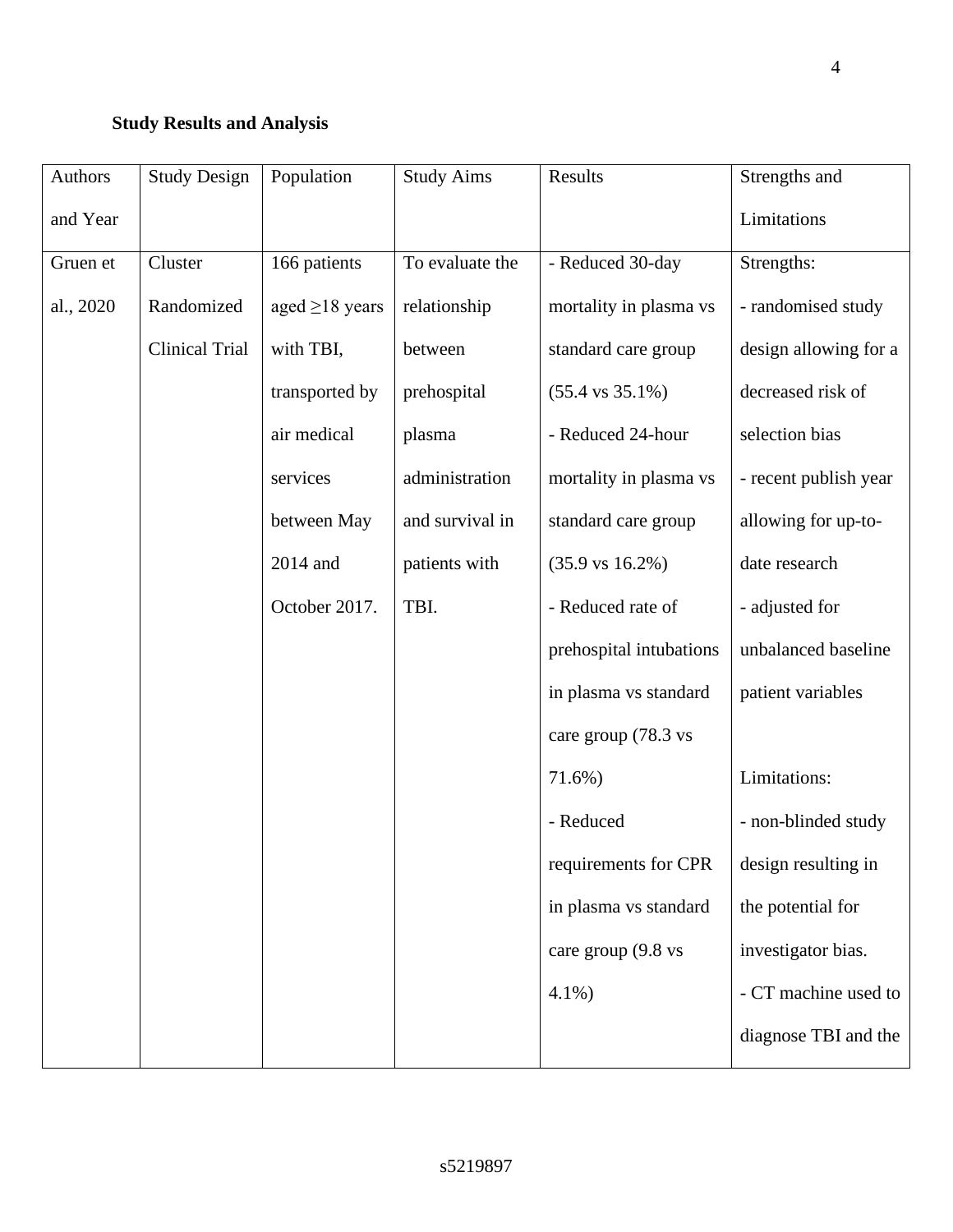|           |               |                  |                  |                      | potential              |
|-----------|---------------|------------------|------------------|----------------------|------------------------|
|           |               |                  |                  |                      | misdiagnosis of TBI    |
|           |               |                  |                  |                      | - only viewed air      |
|           |               |                  |                  |                      | medical services and   |
|           |               |                  |                  |                      | not other prehospital  |
|           |               |                  |                  |                      | ambulance services.    |
|           |               |                  |                  |                      | - smaller sample size  |
|           |               |                  |                  |                      |                        |
|           |               |                  |                  |                      |                        |
|           |               |                  |                  |                      |                        |
| Hernandez | Retrospective | 76 trauma        | To determine     | - Higher median      | Strengths:             |
| et al.,   | Single        | patients aged    | whether patients | GOSE at dismissal    | - long study period to |
| 2017      | Institution   | $>15$ years with | receiving        | seen in patients     | allow for a more       |
|           | Study         | head injuries    | prehospital      | receiving plasma     | holistic view          |
|           |               | undergoing       | thawed plasma,   | compared to those    | - excluded patients    |
|           |               | prehospital      | in comparison to | receiving pRBC (7    | that received both     |
|           |               | transfusion at a | pRBC, showed     | versus $5.5$ ).      | pRCB and plasma to     |
|           |               | trauma centre    | differences in   | - Lower median DRS   | ensure proper          |
|           |               | between          | neurological     | scores at dismissal  | comparison of the      |
|           |               | January 2002     | outcomes.        | seen in patients     | two interventions      |
|           |               | and December     |                  | receiving plasma     |                        |
|           |               | 2013             |                  | compared to pRBC (2) | Limitations:           |
|           |               |                  |                  | versus 9).           |                        |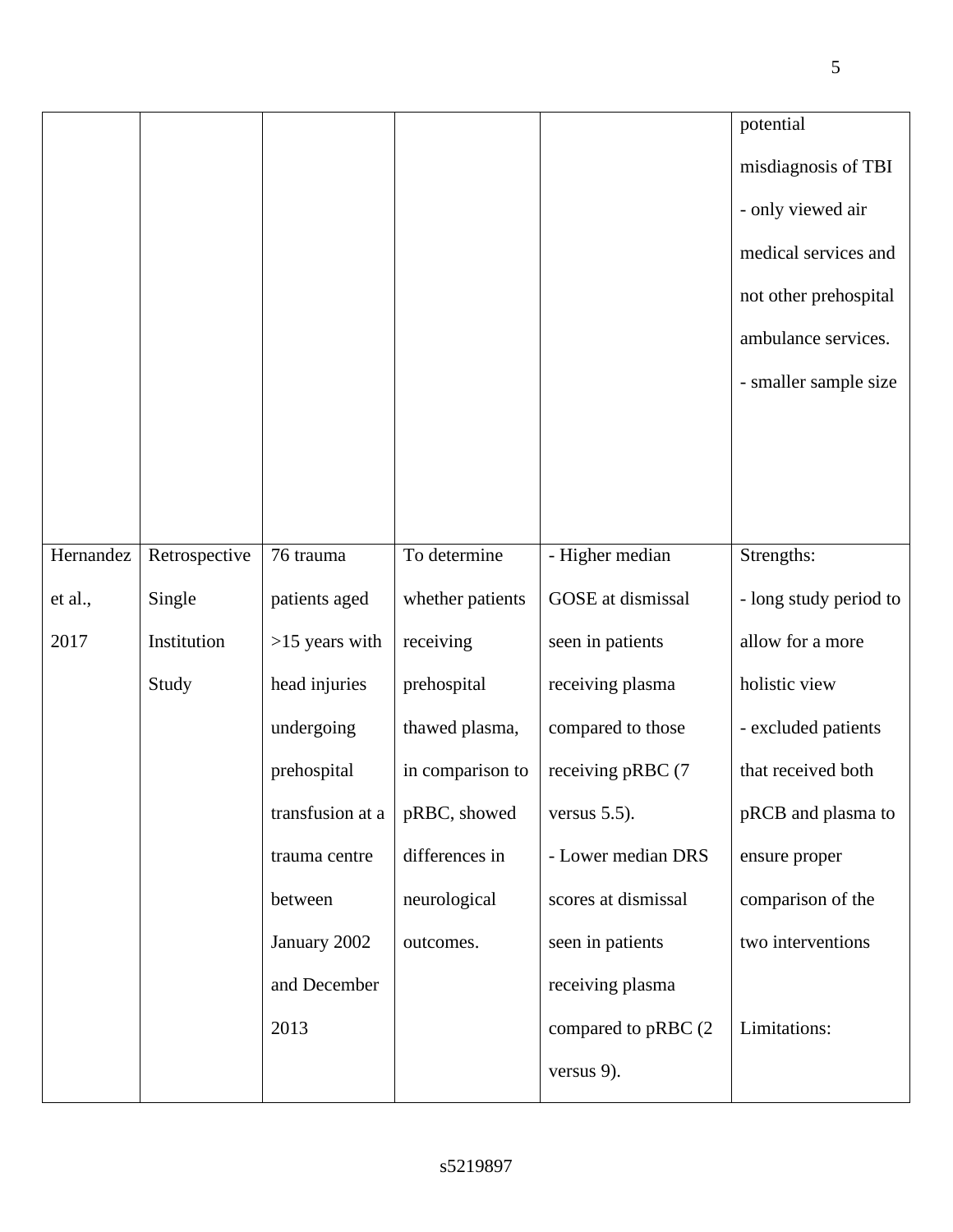|  |  | - Higher median         | - small sample size     |
|--|--|-------------------------|-------------------------|
|  |  |                         |                         |
|  |  | GOSE at follow up       | therefore limiting the  |
|  |  | seen in patients        | validity of the results |
|  |  | receiving plasma        | - retrospective study   |
|  |  | compared to those       | design resulting in     |
|  |  | receiving pRBC (8       | potential bias          |
|  |  | versus 6).              | - only assessed one     |
|  |  | - Lower median DRS      | institution and thus    |
|  |  | score at follow up seen | may not be reflective   |
|  |  | in patients receiving   | of other centres.       |
|  |  | plasma compared to      | - patients were         |
|  |  | those receiving pRBC    | excluded if they did    |
|  |  | $(0$ versus 4).         | not survive to          |
|  |  |                         | dismissal resulting in  |
|  |  |                         | the potential for       |
|  |  |                         | survival bias           |

Abbreviations: TBI; traumatic brain injury; CPR; cardiopulmonary resuscitation; CT;

computed tomography; pRBC; packet red blood cells; GOSE; Glasgow Outcomes Score

Extended; DRS; Disability Rating Scale.

## **Comments**

The literature suggests that use of prehospital plasma in TBI patients is associated with a reduced mortality (Gruen et al., 2020). Patients that received intravenous plasma, compared with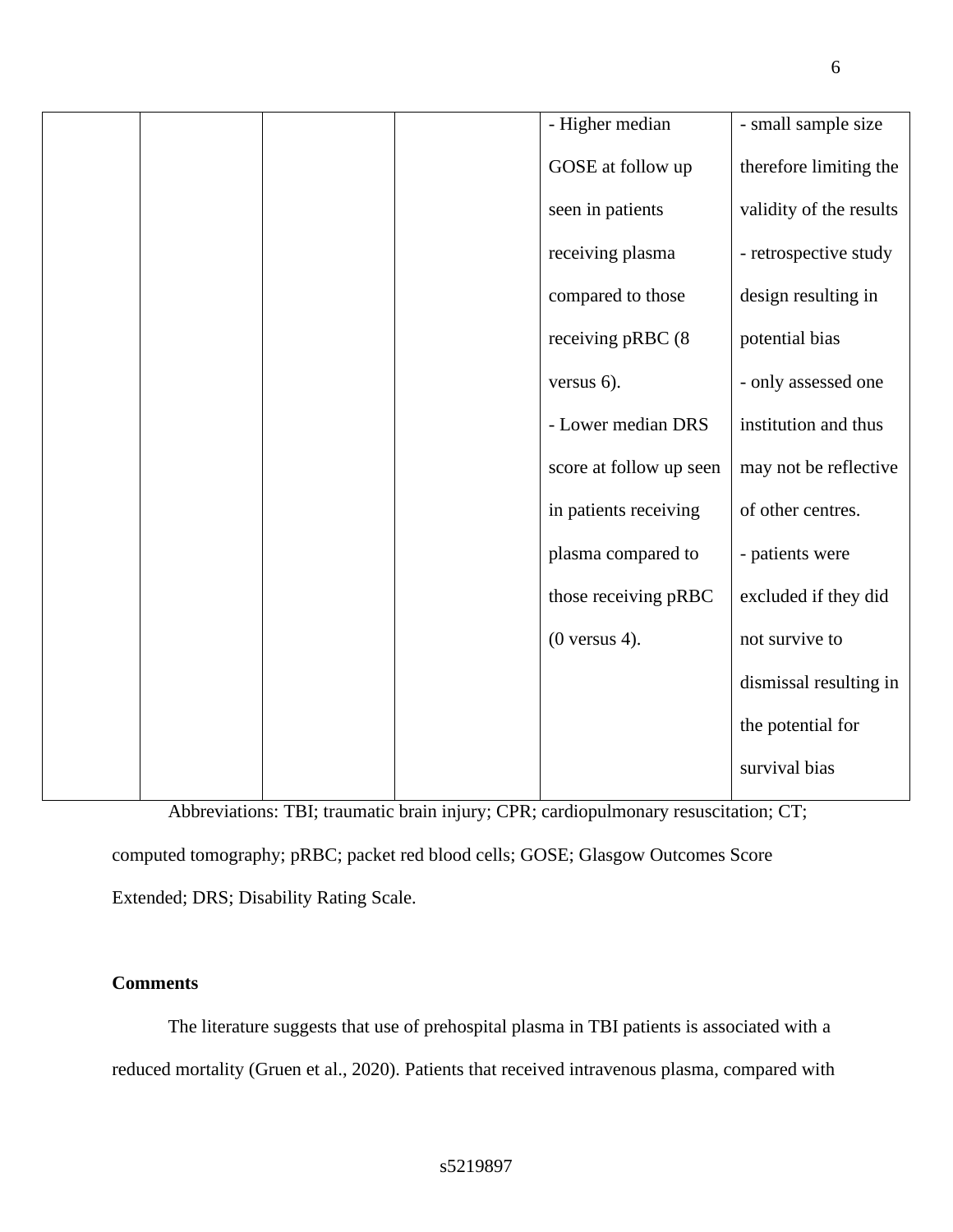patients receiving standard cares based on current practice guidelines, saw a significant reduction in 30-day mortality (20.3%) and 24-hour mortality (19.7%) (Gruen et al., 2020). In addition, the requirement for cardiopulmonary resuscitation was slightly reduced in the patients administered with plasma, however, was not statistically significant (Gruen et al., 2020). Furthermore, the rate of prehospital intubation was decreased in patients that received plasma however, not significantly so (Gruen et al., 2020).

In terms of neurological function and disability, patients administered with plasma saw a greater improvement in Glasgow Outcomes Score Extended (GOSE) at both hospital discharge and follow up (Hernandez et al., 2017). Additionally, plasma administered patients had a greater reduction in Disability Rating Scale (DRS) (Hernandez et al., 2017). GOSE is a measurement tool used by health practitioners to determine functional neurological outcome following a TBI whereas DRS determines an individual's level of mental impairment (Hernandez et al., 2017). Both of which are validated measures well supported by literature.

### **Considerations for Clinical Practice**

Currently, prehospital clinical practice guidelines for TBIs aim to reduce the occurrence of a secondary brain injury by maintaining the patient's haemodynamic stability. Many different interventions have been explored to do so, specifically plasma. Evidence in the literature suggests that plasma, administered prehospitally to TBI patients, is effective in reducing mortality and long-term neurological disability. However, there is a lack of literature regarding the PICO topic and thus not enough evidence to strongly suggest the implementation of prehospital plasma into current guidelines. To advance clinical practice and provide evidencebased guidelines for paramedics and health practitioners, further research is required. Specifically, prehospital, large scale, blinded, multicentred, randomised control trials are

### s5219897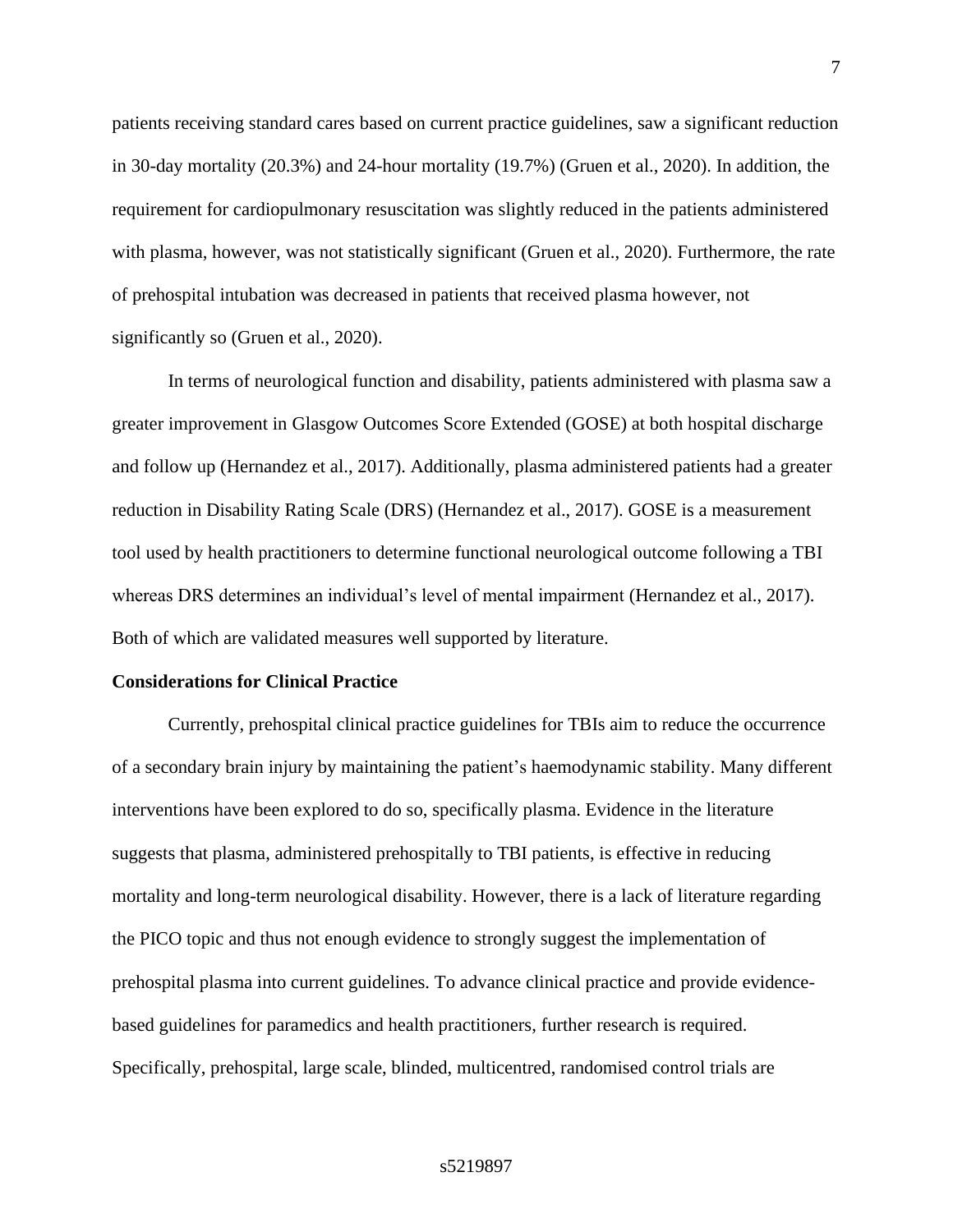recommended to fill gaps in the current literature. It is suggested that future studies further investigate the effect of plasma on TBI patients, identify trends in long-term mortality, and explore the use of plasma for paediatric TBI patients.

### **Clinical Bottom Line**

Prehospital administration of intravenous plasma acts to improve patient outcomes by reducing short-term mortality, improving neurological function, and decreasing neurological disability in patients with a TBI.